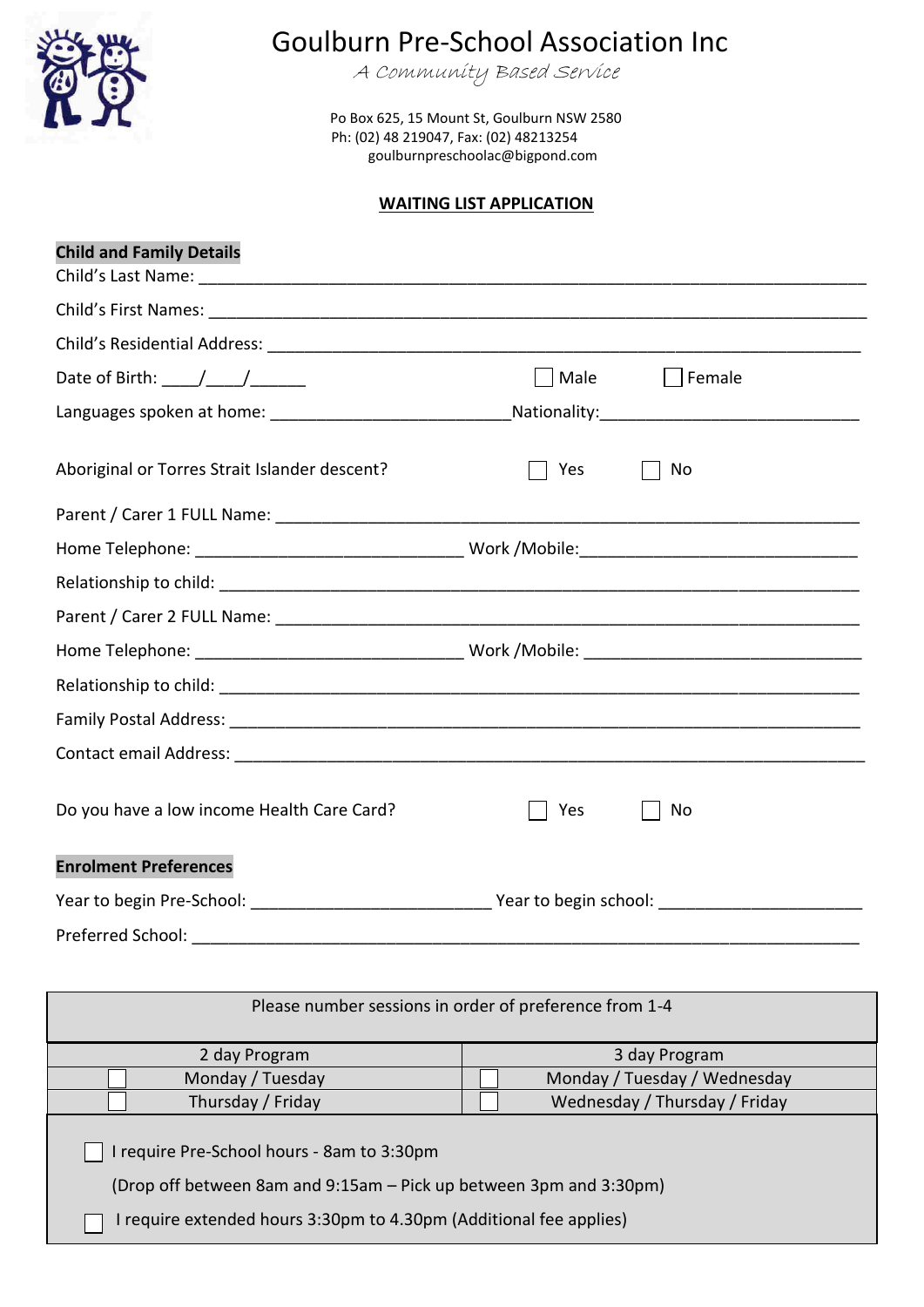| Yes<br>Have you had any other children attend Goulburn Pre-School?<br>No<br>Details: <u>New York: New York: New York: New York: New York: New York: New York: New York: New York: New York: New York: New York: New York: New York: New York: New York: New York: New York: New York: New York: New York: Ne</u> |  |  |  |  |
|------------------------------------------------------------------------------------------------------------------------------------------------------------------------------------------------------------------------------------------------------------------------------------------------------------------|--|--|--|--|
| Has your child previously attended any other Pre-School, Playgroup or Child Care Service?                                                                                                                                                                                                                        |  |  |  |  |
|                                                                                                                                                                                                                                                                                                                  |  |  |  |  |
| Has your child been referred to any other services?<br>Yes<br>No                                                                                                                                                                                                                                                 |  |  |  |  |
| Speech Therapy $\Box$ Occupational Therapy $\Box$ Early Intervention                                                                                                                                                                                                                                             |  |  |  |  |
| Other<br>Goulburn & District Children's Services                                                                                                                                                                                                                                                                 |  |  |  |  |
|                                                                                                                                                                                                                                                                                                                  |  |  |  |  |
| Does your child have any identified or diagnosed additional needs? $\vert \vert$ Yes<br>No                                                                                                                                                                                                                       |  |  |  |  |
| Do you have any concerns about your child's development that we can assist with?                                                                                                                                                                                                                                 |  |  |  |  |
|                                                                                                                                                                                                                                                                                                                  |  |  |  |  |
| Does your child have any additional health concerns we need to be aware of?                                                                                                                                                                                                                                      |  |  |  |  |
| Asthma<br>Allergies    <br>Anaphylaxis<br>Other                                                                                                                                                                                                                                                                  |  |  |  |  |
| Details: <b>Example</b><br>Please note a current Action Plan from a Medical Practitioner for the above conditions will be required upon enrolment                                                                                                                                                                |  |  |  |  |
|                                                                                                                                                                                                                                                                                                                  |  |  |  |  |
|                                                                                                                                                                                                                                                                                                                  |  |  |  |  |
|                                                                                                                                                                                                                                                                                                                  |  |  |  |  |
| Please note this is an Application for enrolment and does not guarantee your child will be offered a<br>position at Goulburn Pre-School. It is the responsibility of families to ensure details provided are accurate<br>and any changes are notified to the Pre-School.                                         |  |  |  |  |
|                                                                                                                                                                                                                                                                                                                  |  |  |  |  |
| <b>Office Use Only</b>                                                                                                                                                                                                                                                                                           |  |  |  |  |
| Date Application Received: __________________<br>Membership Receipt: _____________                                                                                                                                                                                                                               |  |  |  |  |
| Director's Notes:                                                                                                                                                                                                                                                                                                |  |  |  |  |
|                                                                                                                                                                                                                                                                                                                  |  |  |  |  |